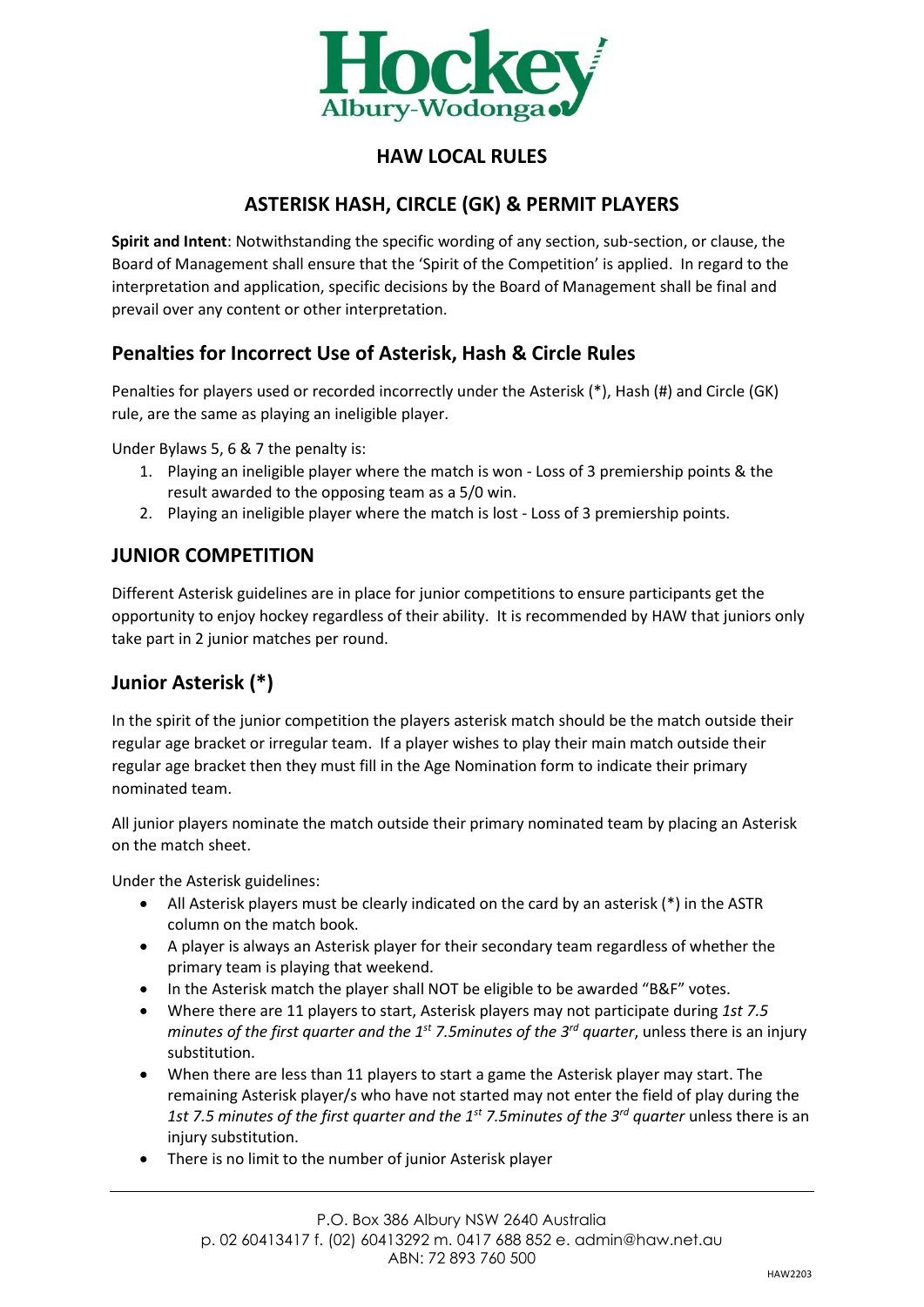# **Junior Hash (#)**

All juniors playing a second game in the same age group and gender with their club must place a Hash (#) on the match sheet in the ASTR column for their non-regular team. This applies for clubs with, for example, two U12 boys teams, not an U12 girls and an U12 boys team

Under the Hash guidelines:

- All Hash players must be clearly indicated on the card by a hash (#) in the ASTR column on the match book.
- In the Hash match the player shall NOT be eligible to be awarded "B&F" votes.
- Where there are 11 players to start, Hash players may not participate during the *1st 7.5 minutes of the first quarter and the 1st 7.5minutes of the 3rd quarter*, unless there is an injury substitution.
- When there are less than 11 players to start a game the Hash player may start. The remaining Asterisk player/s who have not started may not enter the field of play during the *1st 7.5 minutes of the first quarter and the 1st 7.5minutes of the 3rd quarter* unless there is an injury substitution.
- Each team is allowed up to 5 junior Hash players each match.

#### **Juniors with Permits**

Any junior who has a permit to play in a match that is outside their expected age group or gender shall be identified by placing a "P" on the match card. Under the permitted players guidelines, the player is NOT eligible for "B&F" votes.

#### **SENIOR COMPETITION**

No player can participate in any more than 2 senior matches (including Capital-League) on any weekend. If a player plays in more than 2 matches in the senior competition on the same weekend, the penalties for playing an illegal player would apply to the illegal match for that weekend.

Once a player has taken part nine (9) times in a higher division they must stay in that higher division unless a permit has been granted. Clubs and players need to ensure they are aware of the count of matches each player has played in each division. If a player plays down after playing nine (9) matches in a higher division, including asterisk games, then the penalties for an illegal player will be enforced.

Asterisk, Hash and Circle (GK) matches are not counted for finals eligibility.

### **Seniors Asterisk (\*), Hash (#) and Circle (GK) Rule**

All players playing a second game in seniors in a higher grade must place an asterisk (\*) on the match sheet in the ASTR column.

# All players playing a second game in seniors in the same division with their club must place a Hash (#) on the match sheet in the ASTR column for their non-regular team.

 All regular Goalkeepers playing a second game on the field in the next lower or higher division must place a Circle  $(O)$  on the match sheet in the ASTR column for the game that they are on the field.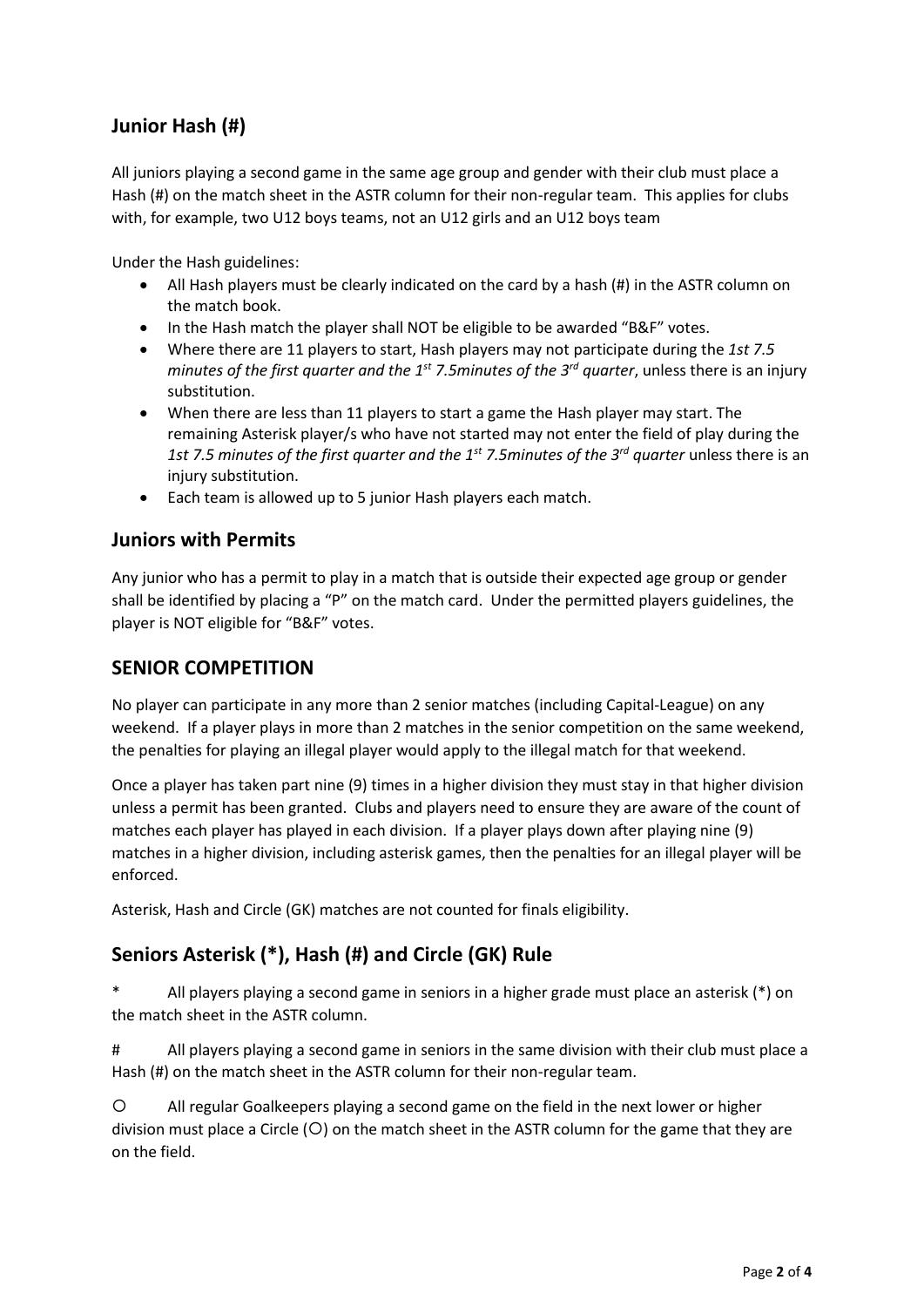All field players playing a second game in goals as a fully kitted keeper in the next lower or higher division must place a Circle ( $O$ ) on the match sheet in the ASTR column for the game that they are in the goals.

Under the Asterisk, Hash and Circle guidelines for all Divisions exception Division 1:

- All Asterisk, Hash and Circle players must be clearly indicated on the match sheet
- where there are 11 players to start the match, Asterisk, Hash or Circle players may not participate during the first quarter, unless there is an injury substitution. The injured player is not allowed to retake the field with the exception of a blood rule substitution.
- When there are less than 11 players to start the match the Asterisk, Hash or Circle player may start. The remaining bench players who have not started may not enter the field of play during the first quarter, unless there is an injury substitution.
- Each team is allowed a combination of up to 5 Asterisk or Hash players each match.

For Division 1 there is no restrictions on when Asterisk players can take the field, or any limit to the number of Asterisks players that can be used. However, all Asterisk players must be clearly indicated on the match sheet.

### **Goalkeepers Playing a Second Match on the Field**

A senior goalkeeper playing in a 2nd match as a field player is not constrained by the following rule: "Once a player has taken part 9 (nine) times in a higher division they must stay in that higher division unless a permit has been granted."

The guidelines for these players are as follows:

- 1. Goalkeepers can play in a division as a fully kitted keeper, & in their clubs' next lower or higher division as a field player (excluding kicking back).
- 2. When playing as a field player, they are not permitted to participate in the defending of a penalty stroke.
- 3. This permit will be constantly reviewed in the spirit of the game and may be overturned.

### **Hash Rule**

The Hash rule has been introduced for Clubs with more than one (1) team in a senior division or junior age group. Its aim is to make the Asterisk rule fairer and more manageable, and to stop a large amount of deferred or forfeited matches.

The Hash rule is not intended for use in the finals series without an approved permit.